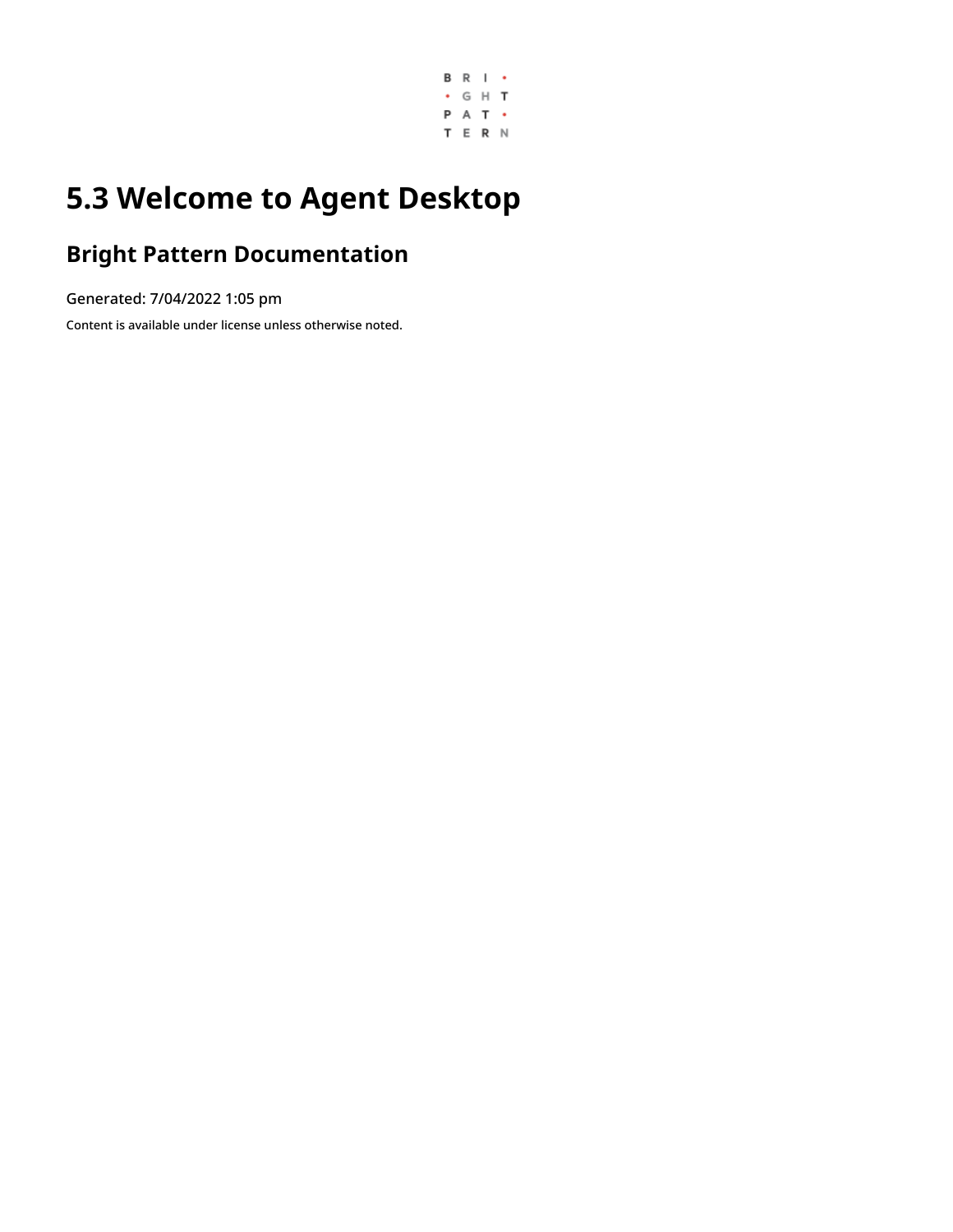#### **Table of Contents**

<span id="page-1-0"></span>

| <b>Table of Contents</b>        |  |
|---------------------------------|--|
| <b>Getting Started</b>          |  |
| <b>Agent Tutorials</b>          |  |
| <b>Help and Troubleshooting</b> |  |
| Articles                        |  |
| Purpose                         |  |
|                                 |  |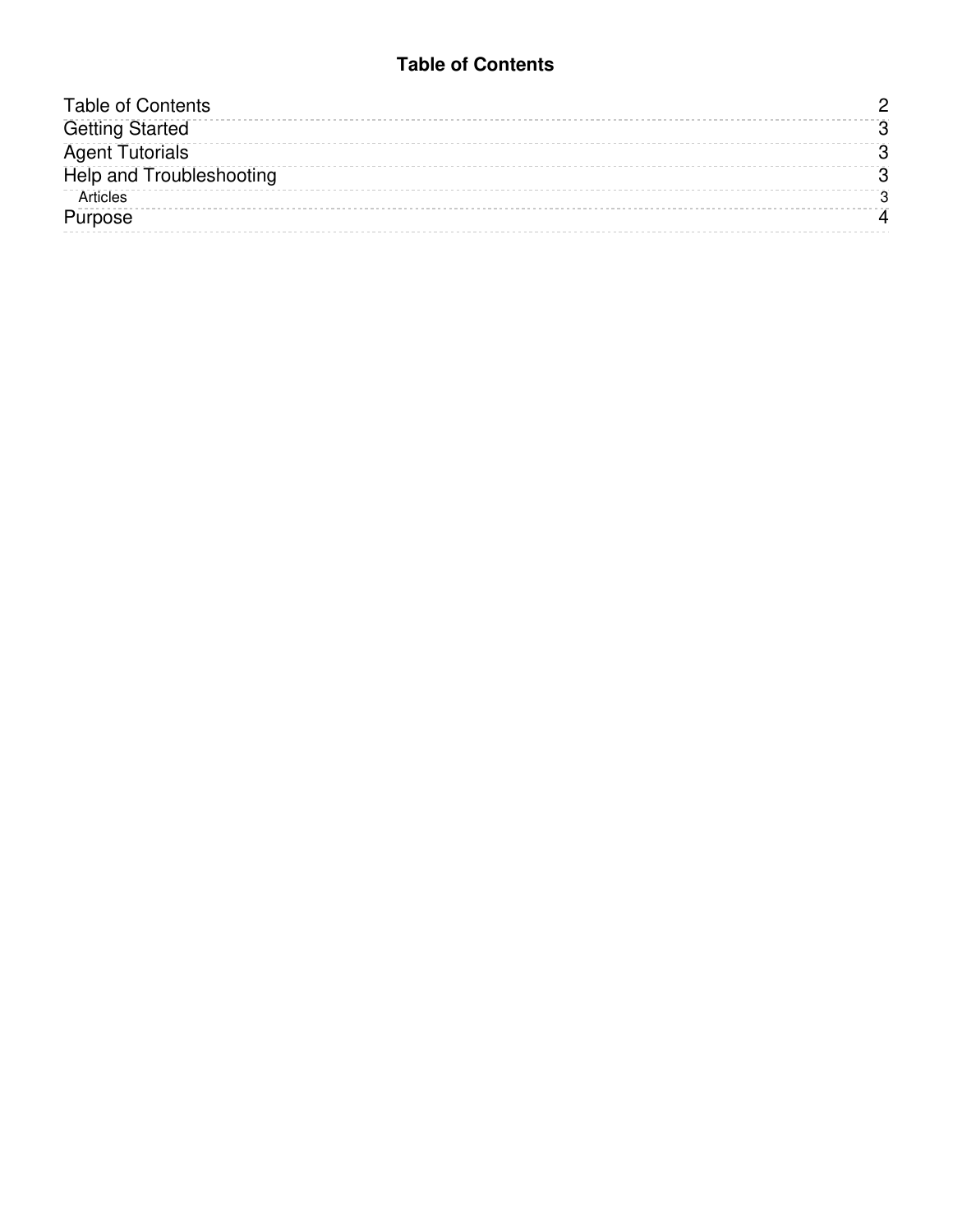# <span id="page-2-0"></span>**Getting Started**

In this section of the *Agent Guide*, you will learn how to log in and set up your Agent Desktop.

Before you can begin work, you must first make sure you have the following:

- Ability to [log](https://help.brightpattern.com/5.3:Agent-guide/Welcome/?action=html-localimages-export#topic_agent-guide.2Fsetup.2Floggingin) in with username and password
- Understanding of which *[phone](https://help.brightpattern.com/5.3:Agent-guide/Welcome/?action=html-localimages-export#topic_agent-guide.2Fsetup.2Fphonedevice) device* to select to use upon login
- Agent Desktop Helper [Application](https://help.brightpattern.com/5.3:Agent-guide/Welcome/?action=html-localimages-export#topic_agent-guide.2Fsetup.2Fagentdesktophelperapplication) downloaded and installed, plus any necessary browser extensions to make it work
- User [profile](https://help.brightpattern.com/5.3:Agent-guide/Welcome/?action=html-localimages-export#topic_agent-guide.2Fsetup.2Fuserprofile) set up with your contact details, including email address if using voicemail
- [Voicemail](https://help.brightpattern.com/5.3:Agent-guide/Welcome/?action=html-localimages-export#topic_agent-guide.2Fsetup.2Fvoicemail) enabled

After you have completed setup, you can move on to the next section of this quide, Working in Agent Desktop.

1. REDIRECT [5.3:Agent-guide/Work/WorkingInAgentDesktop](https://help.brightpattern.com/5.3:Agent-guide/Work/WorkingInAgentDesktop)

## <span id="page-2-1"></span>**Agent Tutorials**

Agent tutorials explain how to perform specific tasks within the Agent Desktop application.

Explore tutorials to learn more about the following topics:

- [Calendar](https://help.brightpattern.com/5.3:Agent-guide/Welcome/?action=html-localimages-export#topic_agent-guide.2Ftutorials.2Fcalendar)
- [Calls](https://help.brightpattern.com/5.3:Agent-guide/Welcome/?action=html-localimages-export#topic_agent-guide.2Ftutorials.2Fcalls.2Foverview)
- **[Cases](https://help.brightpattern.com/5.3:Agent-guide/Welcome/?action=html-localimages-export#topic_agent-guide.2Ftutorials.2Fcases) and Email**
- [Chats](https://help.brightpattern.com/5.3:Agent-guide/Welcome/?action=html-localimages-export#topic_agent-guide.2Ftutorials.2Fchat)
- [Contacts](https://help.brightpattern.com/5.3:Agent-guide/Welcome/?action=html-localimages-export#topic_agent-guide.2Ftutorials.2Fcontacts)
- **[Knowledge](https://help.brightpattern.com/5.3:Agent-guide/Welcome/?action=html-localimages-export#topic_agent-guide.2Ftutorials.2Fknowledgebase) Base**
- Outbound [Campaigns](https://help.brightpattern.com/5.3:Agent-guide/Welcome/?action=html-localimages-export#topic_agent-guide.2Ftutorials.2Foutboundcampaigns)
- [Search](https://help.brightpattern.com/5.3:Agent-guide/Welcome/?action=html-localimages-export#topic_agent-guide.2Ftutorials.2Fsearch)
- [States](https://help.brightpattern.com/5.3:Agent-guide/Welcome/?action=html-localimages-export#topic_agent-guide.2Ftutorials.2Fstates)

# <span id="page-2-2"></span>**Help and Troubleshooting**

The Agent Guide's Troubleshooting section is here to provide help when things go wrong. Learn the meaning of error messages, how to report problems, and how to request help.

#### <span id="page-2-3"></span>**Articles**